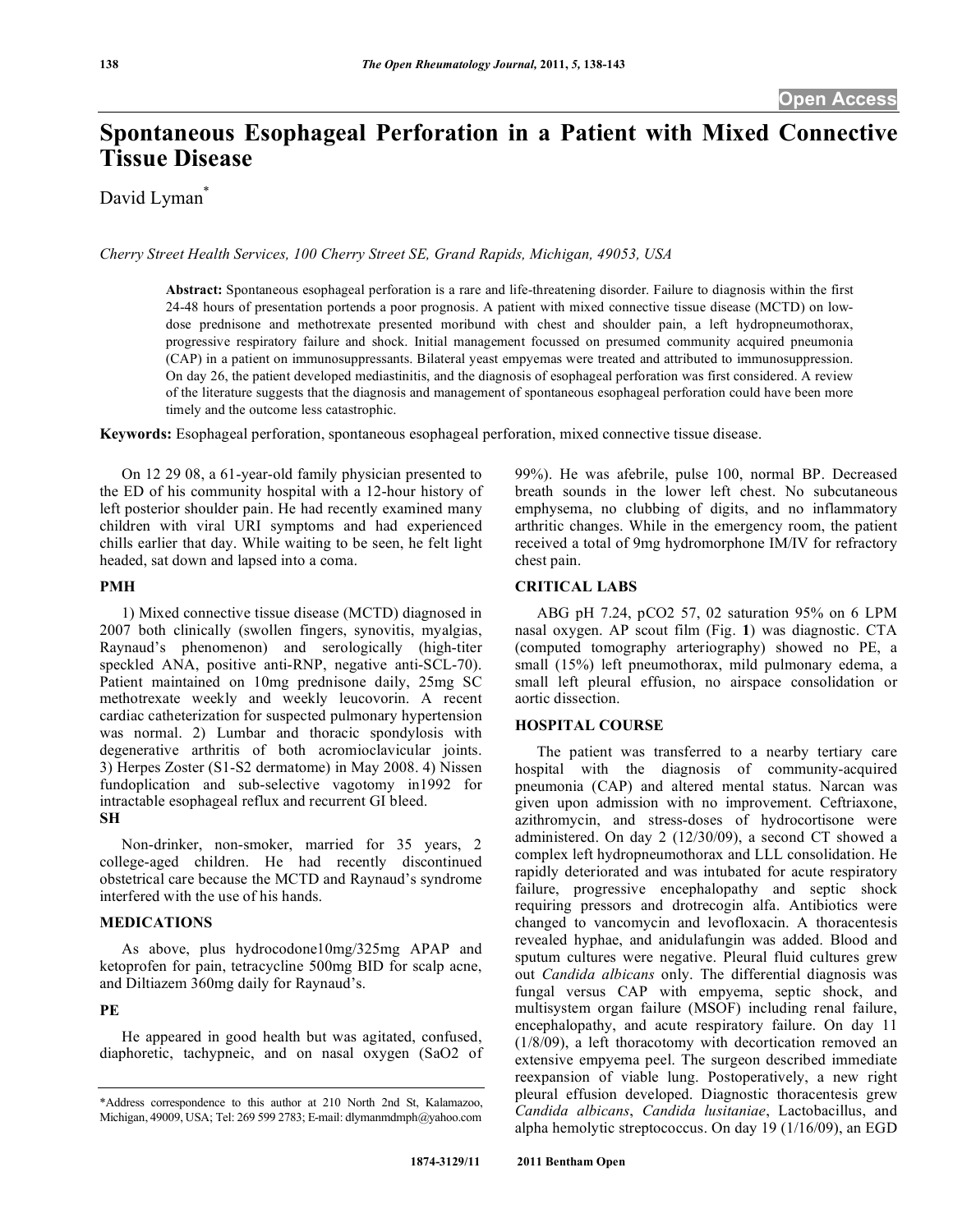



(esophagogastroduodenoscopy) for an UGI bleed revealed a small esophageal erosion with no ulceration or esophagitis and a benign gastric ulcer. Over the next week, the patient failed to improve despite aggressive tube thoracostomy drainage and multiple antimicrobials. On day 26 (1/23/09), the radiologist observed interval CT changes (Fig. **2**) not present on 1/6/09 and barely visible on 1/15/09 - the day before the EGD. A diagnostic test was suggested and performed later that evening.

#### **CME QUESTIONS:**

#### **What CT abnormality did the radiologist observe?**

- A. Free air in the abdomen
- B. **Gas in the mediastinum**
- C. A mediastinal shift

#### **What procedure or test would be diagnostic?**

- A. A ventilation-perfusion scan
- B. **A Gastrografin esophagram**
- C. A right heart catheterization

 $\mathcal{L} = \{ \mathcal{L} \}$ 



**Fig. (2).** Giménez A, Franquet T, Erasmus JJ, Martínez S, Estrada P. Thoracic complications of esophageal disorders. Radiographics. 2002 Oct;22 Spec No:S247-58. (\*An unrelated right pericardial fluid collection is also seen).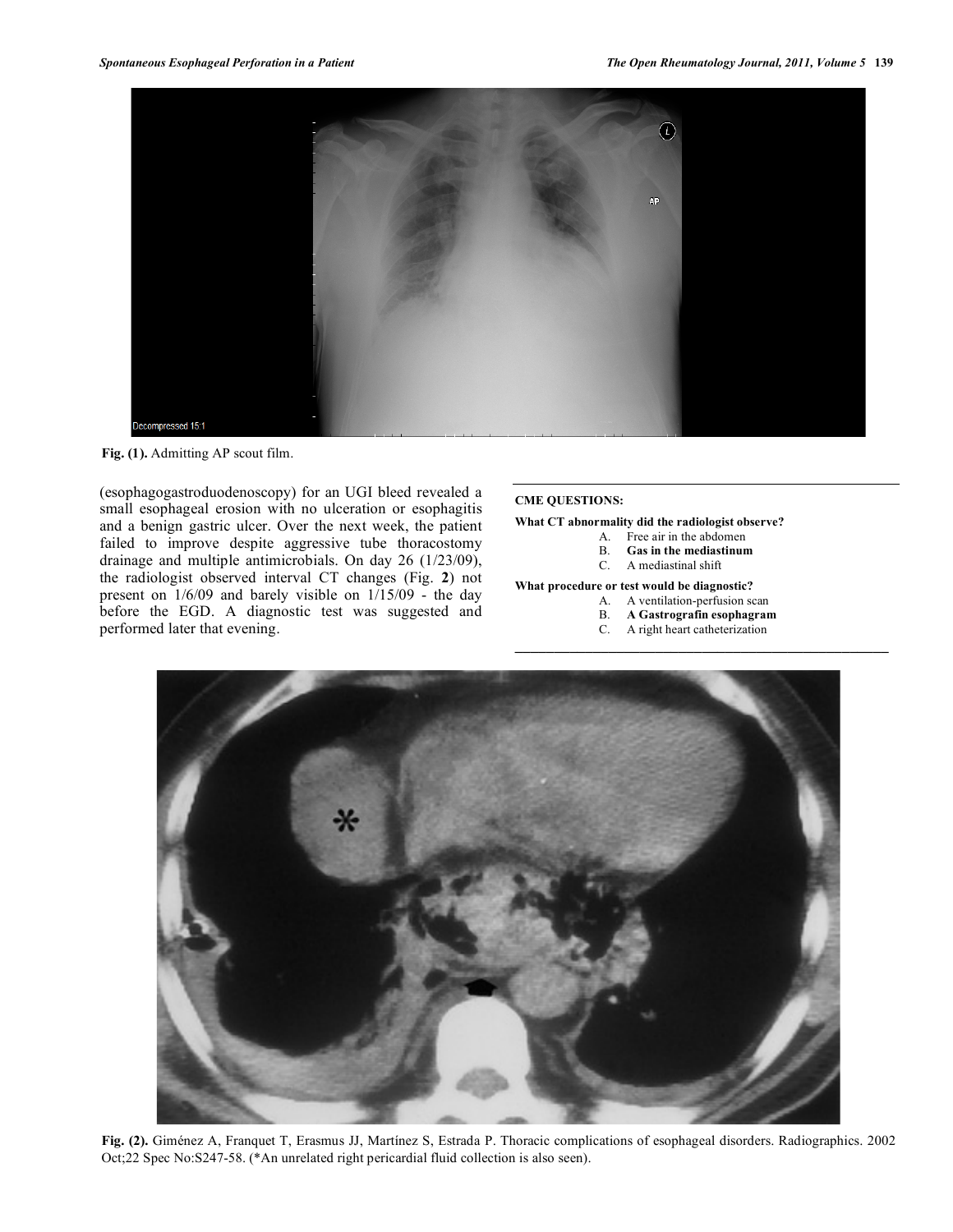## **CASE MANAGEMENT**

 CT scan showed mediastinal gas (arrow) with bilateral pleural effusions. The evolving mediastinal process was consistent with an esophageal perforation, and the radiologist suggested a Gastrografin esophagram. A small outpouching was noted at the distal esophagus, and a limited chest CT confirmed the extravasation of barium into both left and right pleural spaces. Later that evening (day 26 of hospitalization), the patient underwent a right thoracotomy and decortication. Despite meticulous debridement of necrotic mediastinal debris, the esophageal perforation was never identified and biopsies for histology were not obtained. The suspected area was approximated with parietal pleura and intercostal muscle. The patient remained NPO, and spontaneous closure of the perforation was documented by serial esophageal CTs.

 One month later, the patient no longer required oxygen and was transferred to a rehabilitation facility for treatment of critical illness myopathy. Four months after presenting in septic shock, the patient was discharged home using a walker, receiving outpatient physical therapy, low-dose prednisone, and extended-release morphine for pain. At 2 years, arthritis pain with residual proximal muscle weakness and moderate-to-severe restrictive lung disease limit all activities.

# **DIAGNOSIS OF SPONTANEOUS ESOPHAGEAL PERFORATION**

 Spontaneous rupture of the thoracic esophagus is rare and life threatening. Patients who sustain a transmural laceration of the esophagus can present with clinically stable chest pain or arrive moribund with no obvious diagnosis. Only rarely does a patient present with the classic triad of vomiting, sudden epigastric pain and shock - Boerhaave's syndrome. The diagnosis is often delayed or missed entirely. Few studies have looked critically at time-to-diagnosis or time-totreatment. Griffin *et al*., calculated the median delay from admission to diagnosis was 24 hours, with a range of 4 hours to 604 hours. Jougon *et al*., calculated a mean delay-totreatment of 2 days, but the longest delay was 40 days. Some authors report a lower mortality rate if the injury is diagnosed within 24 to 48 hours of presentation, but this observation is controversial. (see below) [1, 2]

 Definitive diagnosis is challenging. Because the majority of patients report pain somewhere in the thoracic region, a chest x-ray (CXR) or computed tomography (CT) of the chest is often ordered as the initial imaging modality. Abnormalities suggestive of perforation include a *pleural effusion*, *pneumothorax*, *pneumomediastinum*, or *mediastinitis*. These abnormalities may not appear for several hours - while the patient becomes increasingly unstable. Early Gastrografin esophagography may identify the perforation, although the results are falsely negative in 15% to 25% of studies. If clinical suspicion remains high, radiologists recommend helical CT esophagography to improve the sensitivity of contrast-enhanced esophageal radiography [3, 4].

 The esophagus deviates to the left to enter the esophageal hiatus, placing the left lateral wall in direct contact with the mediastinal pleura. For this reason, 70% of pleural lesions present on the left. When the mediastinal parietal pleura are breached, a *left hydropneumothorax*, *pyopneumothorax*, or *empyema* develops. Bilateral empyemas soon appear if the diagnosis of perforation is delayed [5].

 Empyema pH of <6.0 early in the course of an acute illness suggests an esophageal perforation. Although chronic, well-localized empyemas can occasionally have pH values of <6.0, such a level would not be expected to occur in newly formed lesions. The distinction is critical: mortality may approach 50% if treatment of esophageal perforation is delayed by 24 hours or more [6].

# **TREATMENT OF THORACIC ESOPHAGEAL PERFORATION**

 Consensus on best treatment is limited by the heterogeneity of patients upon presentation. Some patients present in septic shock requiring intubation and inotropic support, while others present with minimal signs of sepsis. Reported mortality rates range from 10% to 50% regardless of the timing of surgical intervention. Nonetheless, most authors advise primary repair of the perforated thoracic esophagus if the diagnosis is confirmed within 24 hours of admission - with the caveat that survival and early intervention may have an inverse relationship. This observation has been termed *selection bias*: the patient with less contamination may tolerate a longer diagnostic delay than the patient who presents moribund but is rapidly diagnosed. Conversely, associated comorbidities (sepsis, respiratory failure, cardiac complications, empyema, renal failure) may contribute to the increased mortality observed when definitive treatment is delayed [2, 4, 6-8].

 Aggressive non-operative management has been proposed as one treatment option, especially when the rupture has been contained by the mediastinal pleura [1, 4, 8]. Iatrogenic perforation during endoscopy may be best treated with either conservative or interventional (i.e., stent placement) therapy. Spontaneous rupture of the esophagus is associated with more extensive mediastinal/pleural contamination. These patients present with septic shock and MSOF, and are more likely to require surgery [1, 8]. However, there is no general agreement on treatment if the diagnosis is delayed and the patient is tolerating pleural/mediastinal drainage. Vogel, *et al*., observed that esophagocutaneous fistula *via* chest tube healed as well as other gastrointestinal fistulas - an enthusiasm not shared by most authors [4]. Griffin, *et al*., observed that a delayed primary esophageal repair was more likely to leak, and suggested repair over a T-tube to create a controlled esophagocutaneous fistula [1]. Conversely, Kiev, *et al*., and others note that surgical repair can be safely offered even when the diagnosis is delayed [2, 8].

 In 2009, Vallböhmer, *et al*., published their experience with lower esophageal perforation, and reviewed the outcomes of 12 previous publications. The authors conclude that treatment of a lower esophageal perforation may be individualized depending on the etiology, location, and size of the perforation. A stable patient who presents with an iatrogenic perforation may be safely observed and offered the most appropriate treatment - conservative, interventional, or surgical. The patient who presents acutely ill with a spontaneous perforation and extensive mediastinal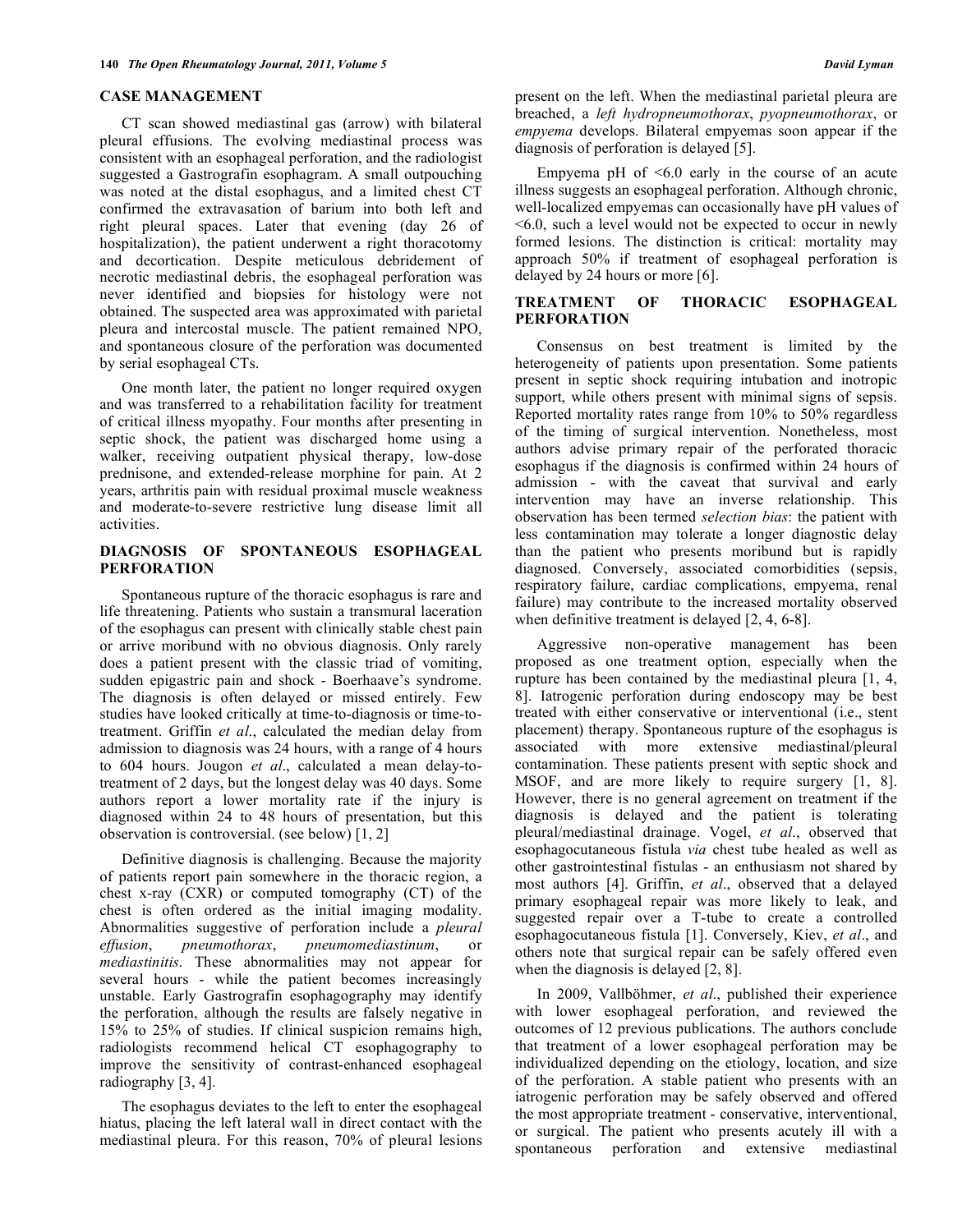contamination is more likely to undergo aggressive surgical therapy. Surgery within 24 hours of diagnosis has an observed mortality rate of 14% compared to 27% when treatment is delayed for 24 hours or more. Perhaps the most critical issue is the timely elimination of a septic focus. The authors found no consensus on best treatment for the septic patient: aggressive pleural/mediastinal drainage with stenting or definitive surgical debridement with primary repair each have their advocates [9].

 Also in 2009, de Schipper *et al*., reviewed the literature from 1975 to 2008, and concluded that existing data was limited to either retrospective tertiary care center reviews or expert opinion with *significant publication bias* regardless of management - whether conservative, endoscopic, or operative. His group proposed the following algorithm for future prospective studies: operative treatment should be offered to the patient diagnosed with lower esophageal perforation within the first 24-48 hours; conservative treatment should be recommended if diagnosed after 48 hours, with *conversion to operative treatment if the patient becomes septic.* In the absence of extensive tissue necrosis, primary repair offers acceptable results with the shortest hospitalization. Resection and reconstruction may be necessary if the surgeon encounters extensive necrosis or distal obstruction. Diversion with proximal and distal esophageal exclusion may be the only option for the patient too ill to tolerate more extensive surgery [10].

# **WHY WAS ESOPHAGEAL PERFORATION NOT DIAGNOSED FOR 26 DAYS IN THE CASE PRESENTED?**

# **Pulmonary Consolidation was Attributed to Community-Acquired Pneumonia**

 The diagnosis of CAP is based on certain clinical features (e.g., cough, fever, sputum production, pleuritic chest pain) supported by imaging of the lung. Rarely, CAP may present with atypical radiologic findings: hydropneumothorax with pulmonary consolidation has been reported [11]. However, neither the clinical presentation nor the initial radiologic findings suggested CAP, and were more consistent with the diagnosis of spontaneous esophageal perforation - a rare diagnosis not considered until much later [3-5].

 Pleural effusion complicates up to 44% of patients with CAP, and 10% develop a complicated parapneumonic effusion or empyema [12]. In the case presented, bilateral empyemas were aggressively treated, although the cause of the suspected pneumonia was never identified. This by itself is not alarming: the causative organism in CAP cannot be determined in 50% of cases [13].

 Rapid pleural fluid accumulation resulted in nearcomplete consolidation of the left lower lobe (LLL) within hours. By day 3, radiology was using the terms<br>"consolidation," "atelectasis" and "pneumonia" "consolidation," "atelectasis" and "pneumonia" interchangeably. Contrast enhanced chest CT may help differentiate atelectasis from pneumonia [14]. On day 10, chest CT with contrast was obtained, and the radiologist described "near-complete atelectasis of the LLL" with no bronchial obstruction and no lobar pneumonia.

#### **The Degree of Immunosuppression was Overestimated**

 Infections account for more than 50% of ICU admissions for patients with systemic rheumatic disorders [15]. The isolation of *Candida albicans* and *Candida lusitaniae* from pleural fluid was attributed to the patient's use of prednisone (10mg PO daily) and methotrexate (25mg SC weekly) for mixed connective tissue disease. *Candida* pneumonia does occur in severely immunocompromised patients but is a difficult diagnosis to establish: *Candida* is a common colonizer in this patient population. However, CT findings presented were not compatible with *Candida* pneumonia - an infection that presents with multiple, bilateral pulmonary nodules and consolidation [14].

 Was the patient immunocompromised? Lisboa, *et al*., followed the hospital course of 457 patients admitted to the ICU with severe CAP. Patients were considered immunosuppressed only if they were receiving radiation therapy or chemotherapy, if they had HIV/AIDS, of if they received more than 20mg of prednisolone daily for at least 2 weeks [16]. There are authors who suggest that the simultaneous use of corticosteroids and immunosuppressive drugs to treat certain connective tissue diseases may increase the risk for infection [17]. Wolfe followed 16,788 rheumatoid patients who were assessed semiannually for 3.5 years. He observed a dose-dependent risk for being hospitalized with pneumonia in patients who received less than 20mg of prednisone daily: at a dose of 5-10mg/day, the hazard ratio (HR) is 2.1 [95% confidence interval 1.7-2.7]; at a dose over 10 mg/day, the HR is 2.3 [95% confidence interval 1.6-3.2] [18]. The HR for infliximab, adalimumab, and methotrexate were not significantly different from zero [18]. However, there are no large-scale studies that compare the use of immuno-suppressive drugs and the prevalence of infections in MCTD [17].

## **Empyema Occurs in the Absence of Pneumonia**

 Empyema most commonly develops after pneumonia (40% to 60% of cases) but is also caused by trauma, surgery, subdiaphragmatic infection, hematologic spread, rupture of an intrapulmonary abscess, and esophageal perforation [19, 20]. Mandell *et al*., in *Consensus Guidelines on the Management of Community-Acquired Pneumonia in Adults*, state that the failure of CAP to respond to appropriate treatment suggests either an impaired host response (i.e., immunosuppression) or an extrapulmonary process [20]. The early isolation of two species of *Candida* (*albicans* and *lusitaniae*) from empyema fluid was aggressively treated, but attributed to either immunosuppression or contamination. In fact, the patient never had pneumonia: *Candida* empyema without pneumonia has been described as a complication of surgery, subdiaphragmatic infection, *candida* sepsis, and *esophageal rupture* [21]. The search for esophageal perforation should have begun in earnest once the diagnosis of fungal pneumonia was dismissed.

 Successful empyema treatment demands aggressive pleural drainage and complete lung re-expansion. As the empyema matures, turbid fluid begins to loculate and fibrin deposition occurs on both visceral and parietal pleurae. The result of ineffective treatment is progressive pulmonary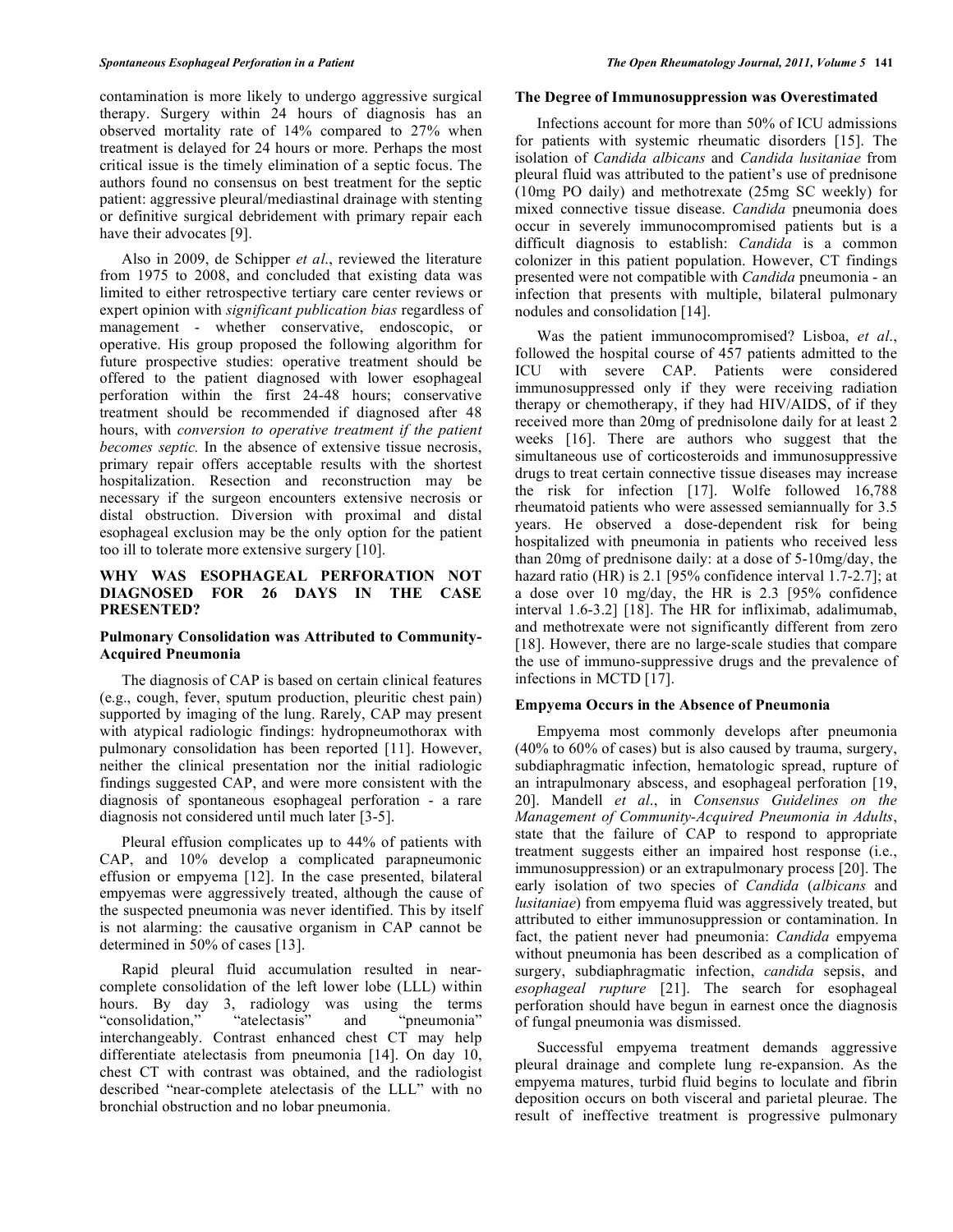entrapment, and tube thoracostomy may no longer provide adequate pleural drainage. Open thoracotomy with empyema evacuation and pulmonary decortication is required to resect the empyema "peel" and release collapsed lung. Failure to diagnose esophageal perforation as the source of pleural/mediastinal soilage has disastrous consequences, as demonstrated by the rapid reaccumulation of empyema fluid on the right following decortication on the left lung [19, 21].

## **DISCUSSION**

 The vast majority of perforations are either traumatic (iatrogenic or barogenic), inflammatory, or neoplastic. True spontaneous perforations account for a small minority [5, 22]. GERD-related esophageal perforations are very rare but can cause mediastinitis and death [23]. The patient had a history of GERD, but endoscopy was negative for erosive esophagitis. Esophageal dysmotility is common in MCTD, although esophageal perforation has never been reported. Among the spectrum of collagen vascular diseases, esophageal perforation has only been described as a rare complication of dermatomyositis and in Behcet's disease with aphthous esophageal ulcerations [24]. These overlap findings were not noted during the patient's prolonged hospitalization, and the correct diagnosis eluded physicians for nearly a month.

 Delayed or missed diagnoses are common in the practice of medicine. Schiff, *et al*., reviewed 583 physician-reported errors: 44% occurred during the testing phase and 32% occurred because the clinician failed to consider a *compelling* alternative diagnosis [25]. The rapid expansion of medical knowledge is a daily challenge for physicians who attend critically ill patients. When the diagnosis is unclear, Tang and Ng demonstrated (in 2006) and Ebell reiterated (2009) the value of using Google as a search engine. Google now indexes the National Library of Medicine and may provide access to older articles released to the public domain [26, 27]. Had the patient's presenting symptoms and findings (*pneumothorax, hydrothorax, shoulder pain, shock*) been entered as a Google search, one of the early results was Dr. Anderson's 1957 article, "Spontaneous Rupture of the Esophagus." [28] The results of any search depend upon how the terms are entered or arranged, but esophageal perforation is always noted.

# **SUMMARY**

 The optimal management of esophageal perforation remains controversial. Patient morbidity and mortality depend upon the experience of the managing physicians and institutional clinical resources [22]. In the case presented, failure to consider a rare diagnosis in spite of numerous *compelling* findings delayed appropriate and timely intervention. One, the diagnosis of esophageal perforation must be considered when a moribund patient presents with a history of chest (or shoulder) pain and is found to have a left hydropneumothorax. Two, community acquired pneumonia does not present with bilateral empyemas and massive pulmonary consolidation from compressive atelectasis. Three, immunosuppression is relative: the differential diagnosis of any pulmonary process in a patient with a connective tissue disorder on low-dose prednisone and methotrexate should include both infectious and noninfectious entities. Lastly, *Candida* empyema without

pneumonia is a well-described complication of esophageal perforation.

> "When you have eliminated the impossible, whatever remains, however improbable, must be the truth."

> > (Sir Arthur Conan Doyle in *Sherlock Holmes*)

## **ACKNOWLEDGMENT**

None declared.

## **CONFLICT OF INTEREST**

None declared.

#### **REFERENCES**

- [1] Griffin SM, Lamb PJ, Shenfine J, Richardson DL, Karat D, Hayes N. Spontaneous rupture of the esophagus. Br J Surg 2008; 95: 1115-20.
- [2] Jougon J, Mc Bride T, Delcambre F, Minniti A, Velly J. Primary esophageal repair for Boerhaave's syndrome whatever the free interval between perforation and treatment. Eur J Cardiothorac Surg 2004; 25: 475-9.
- [3] Fadoo F, Ruiz DE, Dawn SK, Webb WR, Gotway MB. Helical CT Esophagography for the Evaluation of suspected esophageal perforation or rupture. Am J Roentgenol 2004; 182: 117-9.
- [4] Vogel SB, Rout WR, Martin TD, Abbitt PL. Esophageal perforation in adults: aggressive, conservative treatment lowers morbidity and mortality. Ann Surg 2005; 241: 1016-23.
- [5] Sahn S. Pleural effusions of extravascular origin. Clin Chest Med 2006; 27: 285-308.
- [6] Bryant R., Salmon C. Pleural Empyema. Clin Infect Dis 1996; 22: 747-64.
- [7] Teh E, Edwards J, Duffy J, Beggs D. Boerhaave's syndrome: a review of management and outcome. Interact Cardio Vasc Thorac Surg 2007; 6: 640-3.
- [8] Kiev J, Amendola M, Bouhaidar D, Sandhu BS, Zhao X, Maher J. A management algorithm for esophageal perforation. Am J Surg 2007; 194: 103-6.
- [9] Vallböhmer D, Hölscher AH, Hölscher M, *et al*. Options in the management of esophageal perforation: analysis over a 12-year period. Dis Esophagus 2009; 10: 1442-2050.
- [10] de Schipper JP, Pull ter Gunne AF, Oostvogel HJM, van Laarhoven CJHM. Spontaneous rupture of the oesophagus: a literature review and treatment algorithm. Dig Surg 2009; 26: 1-6.
- [11] Ramos J, Sadler M. Hydropneumothorax: an unusual presentation/complication in community-acquired pneumonia. Emerg Radiol 2001; 8: 51-2.
- [12] Ahmed R, Marrie T, Huang J. Thoracic empyema in patients with community-acquired pneumonia. Am J Med 2006; 119: 877-83.
- [13] Waite S, Jeudy J, White C. Acute lung infections in normal and immunocompromised hosts. Radiol Clin N Am 2006; 44: 295-315.
- [14] Ketai L, Jordan K, Marom E. Imaging Infection. Clin Chest Med 2008; 29: 77-105.
- [15] Janssen N, Karnad D, Guntupalli KK. Rheumatologic diseases in the intensive care unit: epidemiology, clinical approach, management, and outcome. Crit Care Clin 2002; 18: 729-48.
- [16] Lisboa T, Blot S, Waterer GW, *et al*. Radiologic progression of pulmonary infiltrates predicts a worse prognosis in severe community-acquired pneumonia than bacteremia. Chest 2009; 135: 165-72.
- [17] Alarcon G. Infections in systemic connective tissue diseases: erythematosus, scleroderma, and polymyositis/dermatomyositis. Infect Dis Clin N Am 2006; 20: 849-75.
- [18] Wolfe F. Treatment for rheumatoid arthritis and the risk of hospitalization for pneumonia: associations with prednisone, disease-modifying antirheumatic drugs, and anti-tumor necrosis factor therapy. Arthritis Rheum 2006; 54: 628-34.
- [19] Sugarbaker D, Lukanich J. Chest wall and pleura: Empyema. In: Townsend CM Jr, Beauchamp RD, Evers BM, Mattox KL, Eds. Townsend: Sabiston textbook of surgery. 18<sup>th</sup> ed. Philadelphia: Saunders Elsevier 2008; pp.1668-70.